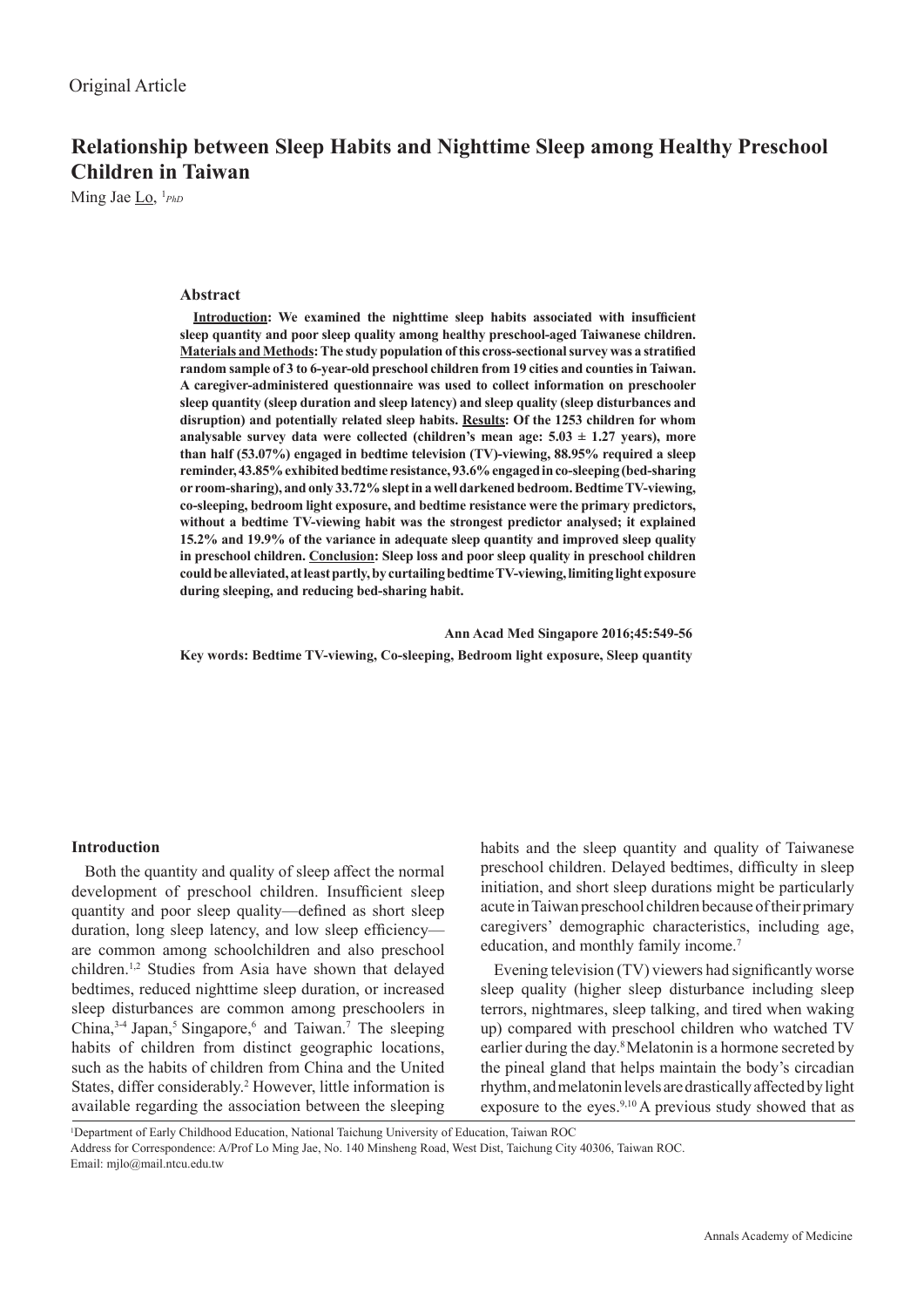compared with exposure to dim light (<3 lux), exposure to room light (<200 lux) before bedtime more potently inhibited melatonin secretion, which resulted in a shortening of the melatonin duration by roughly 90 minutes and a delayed melatonin onset in 99% of healthy volunteers enrolled in the study.11 A cross-cultural comparison revealed that in young children, sleep disruption and diminished total sleep duration associated with bed-sharing and room-sharing resulted from parental presence at bedtime; the behaviour of co-sleeping is more common in predominantly Asian regions than in predominantly Caucasian regions.12

Numerous factors might reduce sleep duration, increase sleep latency, increase sleep disturbances, and disrupt sleep among preschool-aged and school-aged children; some of these factors are increased TV-viewing,<sup>8,13-14</sup> light exposure of the sleeping environment,  $9-11$  sleep resistance, 4 and cosleeping.<sup>12</sup> Previous studies addressing these factors have focused on children in Western and various Asian countries, but no study has evaluated the association between sleep habits and nighttime sleep in Taiwanese preschool children. The purpose of this study was to ascertain and investigate whether sleep habits predicted sleep quantity and quality among 3- to 6-year-old preschool children in Taiwan and to compare the results to those from existing studies.

## **Materials and Methods**

## *Participants and Sampling*

A cross-sectional study design was used, and 3- to 6-yearold children were recruited from certified public or private preschools in Taiwan.15 We employed stratified random sampling and used the proportions of preschool children of 19 cities and counties in the northern, central, southern, and eastern regions of Taiwan in order to calculate the required sample number. The written informed consent for participation in the study was obtained from children's parents or guardians. Questionnaires were returned by the primary caregivers of 1450 (85.29%) out of 1700 preschool children enrolled in the study. After excluding incomplete or inconsistent questionnaires, 1253 (73.7%) preschool children were available for the final analyses.

## *Sleep Habits and Measures of Sleep Quantity and Quality*

Based on relevant literature,<sup>7,16,17</sup> a researcher developed a self-administered questionnaire entitled 'Self-Designed Preschool Children's Sleep Habits and Quantity and Quality of Sleep'. The primary components of the questionnaire items were the preschool children's demographic characteristics, sleep habits, and sleep quantity and quality scale. The primary caregivers of the preschool children completed the multiple-choice questions in the following 3 categories:

1. Demographic characteristics of preschool children:

this included gender, age, and area of residence.

2. Sleep habits of preschool children: these were defined as the sleep habits observed 7 nights per week. The questions were specifically related to the children's bedtime (after 7 pm) TV-viewing habit (yes or no), requirement of a bedtime sleep reminder (yes or no), bedtime resistance manifested in the form of calling out, crying, or leaving their room after bedtime (yes or no), co-sleeping (bed sharing: sleeping in the same bed with a caregiver or other family members [reasons: ], room sharing: sleeping in the same room with a caregiver or other family members [reasons: ], or sleeping alone [reasons: ]), and bedroom lights (light switched off and no instructive light; night light [reasons: ]; or room light [reasons: ]).

Sleep Habits and Nighttime Sleep—Ming Jae Lo *550*

3. Items of sleep quantity and quality scale: this scale included 13 items that were categorised into 2 subscales: a) Sleep Quantity, and b) Sleep Quality. The Sleep Quantity subscale included 4 items that asked about the likelihood of the preschool children's weekly sleep duration ("My child generally sleeps 10 to 11 hours every night on weekdays," "My child generally sleeps 10 to 11 hours every night on weekends") and sleep latency ("My child falls asleep within 15 minutes after going to bed," "My child needs at least 30 minutes to fall asleep after going to bed [negatively worded item]"). The Sleep Quality subscale included 9 items that enquired about the likelihood of the preschool children's sleep disturbances ("My child does not have 'sleep talking', 'primary snoring', 'enuresis', 'bruxism', 'sleep terrors [i.e., screaming, crying, and/or increased pulse rate and breathing during sleep but not remembering any detail of the dream after waking up]', 'nightmares [waking up from a bad dream and remembering details of the dream]', 'respiratory pause [i.e., snoring because of airway obstruction; in some instances, the apnoea lasts for at least 10 seconds]', and 'sleep walking')" and sleep disruption ("My child does not wake up in the middle of the night"). The scales of sleep quantity and quality were rated on a 4-point Likert scale. Primary caregivers of the preschool children answered each question by selecting one of 4 answer choices (1 = never,  $2 =$ sometimes,  $3 =$  usually, and  $4 =$  always). Of the 13 questions listed in the scale, only 1 question was negatively worded; all other 12 questions were positively worded. For these 12 questions, answers "never," "sometimes," "usually," and "always" were given a score of 1, 2, 3, and 4, respectively. By contrast, for Question 4, the same answers were given a reverse score of 4, 3, 2, and 1, respectively. A high total score indicated having adequate sleep quantity and better sleep quality in the preschool children.

## *Reliability and Validity of Sleep Quantity and Quality Scale*

Five experts (2 sleep medicine, 2 early childhood education and 1 preschool educator) were first invited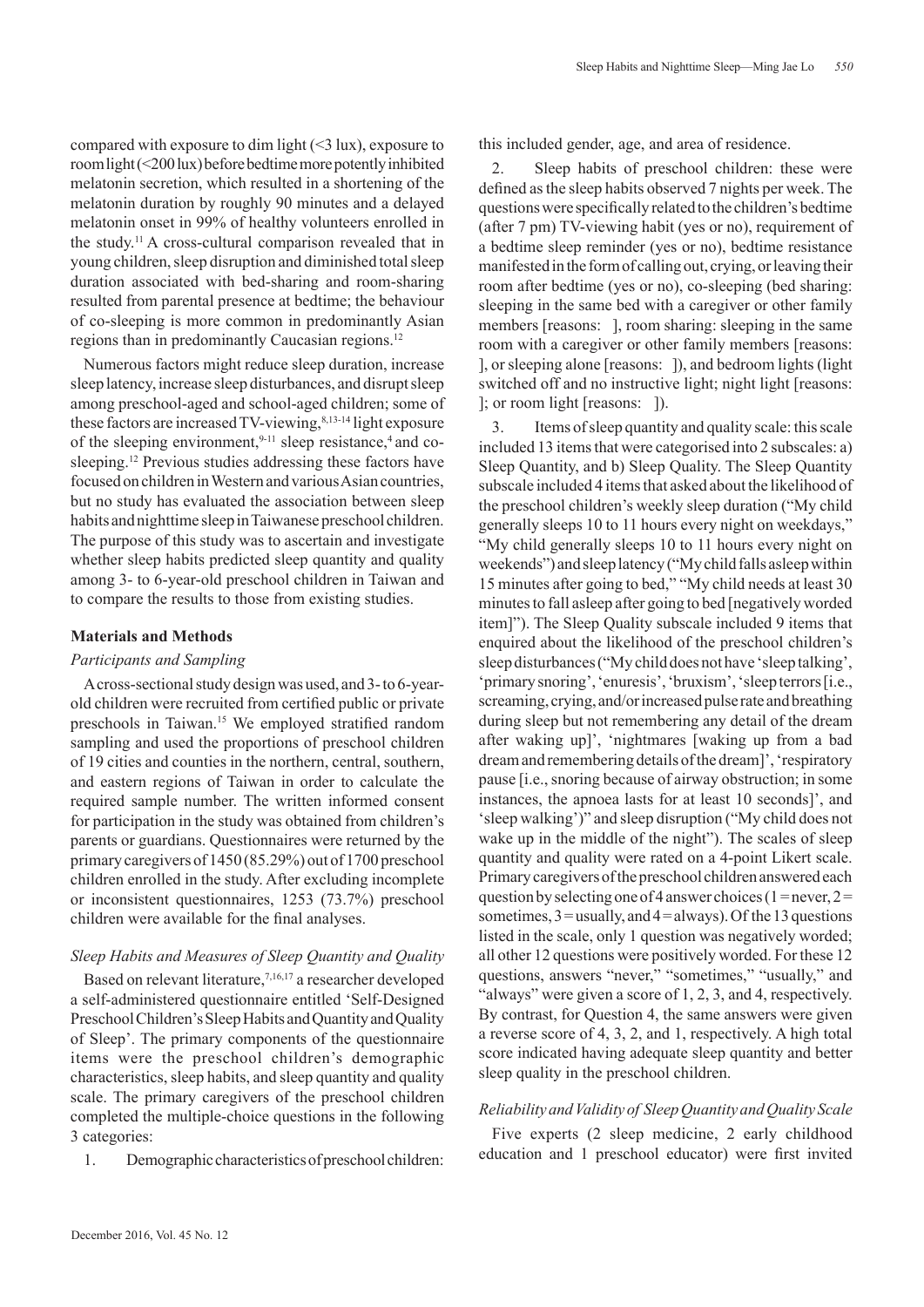to examine the content validity of the first draft of the questionnaires. Each question was rated as "appropriate," "to be modified," or "to be deleted." The experts were then asked to offer their recommendations regarding the questionnaire content. After collecting the questionnaires, questions that were rated by 3 or more experts as "to be deleted" were removed, whereas those that were rated as "to be modified" were revised according to the reviewer's suggestion and related literature to make the questions easier to understand and answer. The revised questionnaire then served as the pretest questionnaire. Fifty pretest questionnaires were each distributed in northern, central, southern, and eastern Taiwan for a total of 200 pretest questionnaires. A total of 178 questionnaires were returned, of which 166 were valid. The reliability and construct validity of the scale were assessed using item and factor analyses and Cronbach's alpha  $(\alpha)$ . A stepwise item selection procedure was performed on the basis of item quality, taking into account the results of the internal consistency analysis as a measure of reliability.18 The significance level was  $\alpha$  < 0.05. A threshold of > 0.3 for corrected item-total correlation and *t* value >3.0 for critical ratio were considered sufficient. Items were eliminated if their elimination caused an increase in the Cronbach's  $α$ value.

The theoretical basis of the scale was tested by applying a principal component analysis with orthogonal rotation (VARIMAX). The Kaiser-Meyer-Olkin (KMO) criterion was used to assess the requirements for a factor analysis.<sup>18</sup> Items not clearly loading on any factor were excluded. For the factor analysis, all requirements were fulfilled. The KMO criterion was fair (0.916). The Bartlett test was significant  $(\chi^2 = 5075.70; P \le 0.000)$ . Two factors were extracted according to the KMO criterion. On the VARIMAX rotation method, all items showed clear loadings (>0.30) on 1 of the 2 factors. The principal component analysis with VARIMAX was performed for the remaining 13 items (9 items for sleep quality, and 4 items for sleep quantity), resulting in a two-factor solution: Factor 1 (sleep quality, Items 5-13, eigenvalue  $= 5.54$ ), Factor 2 (sleep quantity, Items 1-4, eigenvalue  $= 1.38$ ).

The 2 dimensions of quantity of sleep and quality of sleep yielded Cronbach's α values of 0.87 and 0.89, respectively. The scale of sleep quantity and quality among preschool children exhibited acceptable internal consistency reliability values, and 50.02% of the total variance of the 2 dimensions was explained.

#### **Statistical Analysis**

All data were coded, entered, and analysed using Statistical Package for Social Sciences (SPSS Chinese Version 12.0). The descriptive results were expressed as numbers (n), percentages (%), and means (M)  $\pm$  standard deviation (SD). Continuous variables were analysed using an independent t test or a one-way analysis of variance (ANOVA). The Scheffe test (homogeneity of variance) or the Games-Howell test (heterogeneity of variance) was performed as a posthoc test. Stepwise regression included regression models in which the predictive variables were selected using an automatic procedure. All results were considered statistically significant at *P* <0.05.

#### **Results**

### *Sample Characteristics*

Questionnaires were completed for 1253 preschool children: 633 girls (50.52%) and 620 boys (49.48%). The age distribution of these 3- to 6-year-old children is as follows: 36 to 47 months,  $10.03\%$  (n = 126); 48 to 59 months,  $28.73\%$  (n = 360); 60 to 71 months, 49.12% (n = 615); and 72 to 75 months,  $12.12\%$  (n = 152). The mean age was  $5.03$  years (SD = 1.27 years). Of these,  $39.03\%$  $(n = 489)$ , 27.93%  $(n = 350)$ , 24.34%  $(n = 305)$ , and  $8.7\%$  (n = 109) resided in northern, central, southern, and eastern Taiwan, respectively. The urban-rural distribution of preschool children is as follows: approximately 58% (n = 726) of the preschool children lived in urban areas and 42.06% ( $n = 527$ ) lived in rural areas.

#### *Sleep Habits Prevalent among Preschool Children*

The results of the caregiver survey revealed the following sleep habits of the preschool children (Table 1): More than half (53.07%) of the children engaged in bedtime TV-viewing, 88.95% required a sleep reminder, and 43.85% exhibited bedtime resistance. In terms of cosleeping, the prevalence rates measured for bed-sharing, room-sharing, and sleeping alone were 65.94%, 27.66%, and 6.40%, respectively; thus, 93.6% of the children slept in their caregiver's or other family member's bed or room. The reasons of bed-sharing and room-sharing were obtained from 129 and 146 caregiver as follows: children unwilling to sleep alone, insufficient bedroom, convenient child care or enhance parent-children relationship. In 80 sleeping-alone children, only 5 caregivers cited the reason as "training children to be independent". Lastly, 66.28% of the children slept in an environment that was poorly darkened (i.e., they were exposed to nightlight or room light). Caregivers explained that fear of sleeping in the dark was a major cause for children sleeping in nightlight or room light.

#### *Bedtime TV-Viewing and Sleep Quantity and Quality*

Sleep quantity and quality were significantly different between preschool children who did and did not engage in bedtime TV-viewing (Table 2). Children who engaged in bedtime TV-viewing exhibited reduced quantity of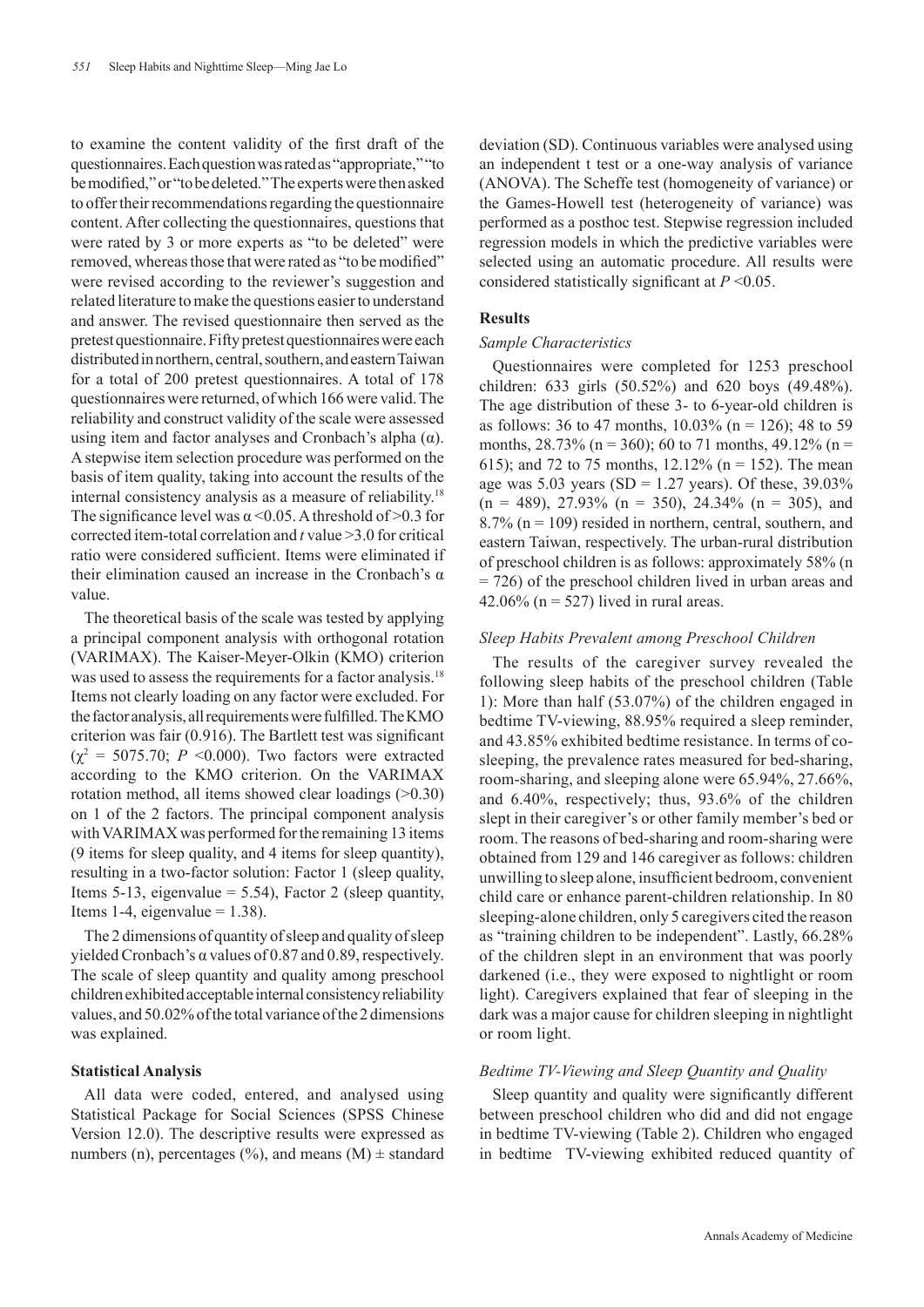| <b>Sleep Habits</b>           | <b>Item</b>                                | n              | $\frac{0}{0}$ |
|-------------------------------|--------------------------------------------|----------------|---------------|
| Bedtime TV-<br>viewing        | 1. Yes                                     | 665            | 53.07         |
|                               | 2. No                                      | 588            | 46.93         |
| Sleep reminder<br>requirement | 1. Yes                                     | 1115           | 88.95         |
|                               | 2. No                                      | 138            | 11.05         |
| Bedtime<br>resistance         | 1. Yes                                     | 549            | 43.85         |
|                               | 2. No                                      | 704            | 56.15         |
| Co-sleeping                   | 1. Bed-sharing                             | 826            | 65.94         |
|                               | a) No explanation                          | 697            | 55.63         |
|                               | b) Children<br>unwilling to sleep<br>alone | 87             | 6.95          |
|                               | c) Room insufficient                       | 38             | 3.04          |
|                               | d) Convenient child<br>care                | $\overline{4}$ | 0.32          |
|                               | 2. Room-sharing                            | 347            | 27.66         |
|                               | a) No explanation                          | 201            | 16.04         |
|                               | b) Children<br>unwilling to sleep<br>alone | 94             | 7.46          |
|                               | c) Room insufficient                       | 30             | 2.40          |
|                               | d) Convenient child<br>care                | 22             | 1.76          |
|                               | 3. Sleeping alone                          | 80             | 6.40          |
|                               | a) No explanation                          | 75             | 5.99          |
|                               | b) Training children<br>to be independent  | 5              | 0.41          |
| Bedroom<br>lighting           | 1. Nightlight<br>switched on               | 770            | 61.46         |
|                               | a) No explanation                          | 687            | 54.83         |
|                               | b) Fear of sleeping<br>in the dark         | 79             | 6.31          |
|                               | c) Convenient child<br>care                | $\overline{4}$ | 0.32          |
|                               | 2. Well darkened*                          | 423            | 33.72         |
|                               | a) No explanation                          | 387            | 30.86         |
|                               | b) Easily fall asleep                      | 36             | 2.86          |
|                               | 3. Ordinary room<br>lighting               | 60             | 4.82          |
|                               | a) No explanation                          | 31             | 2.48          |
|                               | b) Fear of sleeping<br>in the dark         | 28             | 2.34          |

Table 1. Sleep Habits Prevalent among Preschool Children (n = 1253)

\* Defined as bedroom light switched off and no instructive light.

sleep ( $P \le 0.001$ ) and lower quality of sleep ( $P \le 0.001$ ) as compared with children who did not engage in bedtime TV-viewing.

# *Sleep Reminder Requirement and Sleep Quantity and Quality*

The results in Table 2 indicate that sleep quality and quantity were not significantly different  $(P>0.05)$  in children who did and did not require a bedtime sleep reminder.

#### *Bedtime Resistance Habit and Sleep Quantity and Quality*

Preschool children who displayed bedtime resistance exhibited significantly reduced quantity of sleep  $(P<0.01)$ and lower quality of sleep  $(P \le 0.001)$  as compared with children who did not display bedtime resistance (Table 2).

## *Co-Sleeping Habit and Sleep Quantity and Quality*

The results of one-way ANOVA indicated that the cosleeping habit of preschool children was associated with sleep quantity and quality. Children who slept alone or who room-shared exhibited significantly enhanced quantity of sleep ( $P \le 0.001$ ) and higher quality of sleep ( $P \le 0.001$ ) as compared with children who slept in their caregiver's or other family member's bed (Table 3).

#### *Bedroom Lighting and Sleep Quantity and Quality*

Bedroom lighting was significantly associated with the sleep quantity and quality of preschool children (Table 3). Children who slept in well darkened bedrooms exhibited significantly increased quantity of sleep  $(P \le 0.001)$  and higher quality of sleep (*P* <0.001) as compared with children who slept in either nightlight bedrooms or bedrooms in which room lights were switched on. Moreover, preschool children who slept in nightlight bedrooms exhibited significantly enhanced quantity of sleep (*P* <0.001), and improved sleep quality  $(P<0.001)$  as compared with children who slept in a bedroom under room lighting.

## *Sleep Habits as Predictors of Both Sleep Quantity and Quality*

Stepwise multiple regression analyses revealed that sufficient sleep duration in preschool children was predicted by without a bedtime TV-viewing habit ( $\beta$  = 0.23), sleeping alone ( $\beta = 0.15$ ), a well darkened bedroom ( $\beta = 0.13$ ), a nightlight bedroom (β = 0.09), and absence of bedtime resistance ( $\beta$  = 0.07). Bedtime TV-viewing, co-sleeping, bedroom light exposure, and bedtime resistance were the primary predictors, with the strongest being bedtime TVviewing, which explained 15.2% of the variance of sleep quantity in preschool children (Table 4).

The results of stepwise multiple regression analysis indicate that those preschool children, without a bedtime TV-viewing habit ( $\beta$  = 0.45), a well darkened bedroom ( $\beta$ )  $= 0.23$ ), a nightlight bedroom ( $\beta = 0.14$ ), sleeping alone ( $\beta$  $= 0.07$ ), and absence of bedtime resistance ( $\beta = 0.05$ ) have better sleep quality and explained 29.5% of the variance. A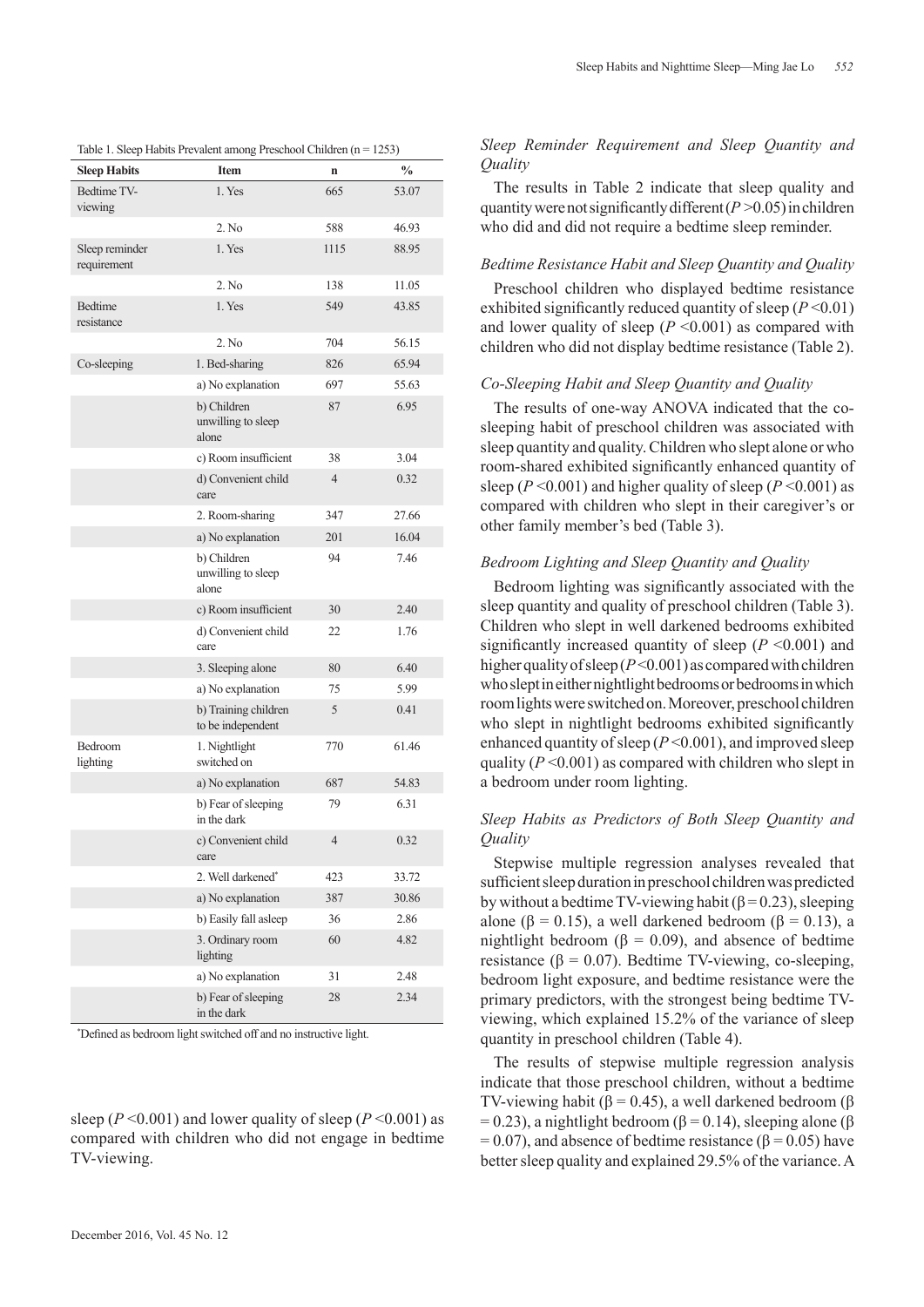Table 2. Associations between Nighttime Sleep Habits (Bedtime TV-Viewing, Sleep Reminder Requirement, or Bedtime Resistance) and Sleep Quantity and Quality  $(n = 1253)$ 

| <b>Sleep Habits</b>        | <b>Aspects</b> | <b>Association</b> | $\mathbf n$ | M     | <b>SD</b> | T                    | <b>Analysis</b> |
|----------------------------|----------------|--------------------|-------------|-------|-----------|----------------------|-----------------|
| Bedtime TV-viewing         | Sleep quantity | a) Positive        | 665         | 11.67 | 2.15      | $-4.56^{\dagger}$    | b) > a          |
|                            |                | b) No              | 588         | 12.94 | 1.99      |                      |                 |
|                            | Sleep quality  | a) Positive        | 665         | 27.03 | 4.83      | $-5.81^{\dagger}$    | $b$ ) > a)      |
|                            |                | b) No              | 588         | 29.57 | 4.47      |                      |                 |
| Sleep reminder requirement | Sleep quantity | a) Positive        | 1115        | 12.17 | 2.14      | $-1.02$              | NS              |
|                            |                | b) No              | 138         | 12.46 | 2.45      |                      |                 |
|                            | Sleep quality  | a) Positive        | 1115        | 27.37 | 4.80      | $-1.26$              | <b>NS</b>       |
|                            |                | b) No              | 138         | 28.05 | 5.50      |                      |                 |
| Bedtime resistance         | Sleep quantity | a) Positive        | 549         | 11.89 | 1.98      | $-3.02*$             | b) > a          |
|                            |                | b) No              | 704         | 12.47 | 2.02      |                      |                 |
|                            | Sleep quality  | a) Positive        | 549         | 26.41 | 4.80      | $-4.87$ <sup>t</sup> | b) > a)         |
|                            |                | b) No              | 704         | 28.01 | 3.86      |                      |                 |

M: Mean; n: Number; NS: Not significant; SD: Standard deviation

† *P* <0.001.

habit of bedtime TV-viewing was the strongest predictor: it explained 19.9% of the variance in improved sleep quality in preschool children (Table 4).

## **Discussion**

Bedtime TV-viewing has been associated with delayed bedtimes, difficulty in falling asleep, sleep disturbances, and reduced overall sleep among children.8,13,19,20 Bedtime TVviewing refers to TV-viewing after 7 pm (evening), given that the median bedtimes of 3 to 5-year-old children fall between

8 and 10 pm.<sup>17</sup> According to primary caregivers' ratings, the bedtime for 16.69% of Taiwanese preschool children is before 9 pm, and it is between 9.01 and 10 pm for 57.31% of the children.7 This finding indicates that as compared with preschool children who did not engage in bedtime TV-viewing (after 7 pm), children who engaged in bedtime TV-viewing exhibited reduced quantity of sleep (shortened sleep duration and prolonged sleep latency), and lower quality of sleep (increased frequency of sleep disturbances and sleep disruption). Several potential mechanisms

Table 3. Associations between Nighttime Sleep Habits (Bedroom Lighting and Co-Sleeping) and Sleep Quantity and Quality (n = 1253)

| <b>Sleep Habits</b> | <b>Aspects</b> | Item                   | $\mathbf n$ | M     | <b>SD</b> | F         | <b>Posthoc</b><br>Analysis* |
|---------------------|----------------|------------------------|-------------|-------|-----------|-----------|-----------------------------|
| Co-sleeping         | Sleep quantity | a) Sleep alone         | 80          | 12.64 | 1.84      | 6.99      | a) > c                      |
|                     |                | b) Room sharing        | 347         | 12.34 | 1.61      | P < 0.001 | b) > c                      |
|                     |                | c) Bed-sharing         | 826         | 11.21 | 1.77      |           |                             |
|                     | Sleep quality  | a) Sleep alone         | 80          | 28.79 | 4.14      | 5.83      | a) > c                      |
|                     |                | b) Room-sharing        | 347         | 27.87 | 4.29      | P < 0.001 | b) > c                      |
|                     |                | c) Bed-sharing         | 826         | 26.64 | 3.97      |           |                             |
| Bedroom lighting    | Sleep quantity | a) Well darkened       | 423         | 12.68 | 2.11      | 6.12      | a) > b)                     |
|                     |                | b) Nightlight          | 770         | 11.95 | 2.25      | P < 0.001 | a) > c                      |
|                     |                | c) Ordinary room light | 60          | 10.85 | 1.91      |           | b) > c                      |
|                     | Sleep quality  | a) Well darkened       | 423         | 28.03 | 4.71      | 8.08      | a) > b)                     |
|                     |                | b) Nightlight          | 770         | 26.46 | 4.93      | P < 0.001 | a) > c                      |
|                     |                | c) Ordinary room light | 60          | 25.92 | 4.04      |           | b) > c                      |

M: Mean; n: Number; SD: Standard deviation

\* Scheffe Test.

 $*P < 0.01$ .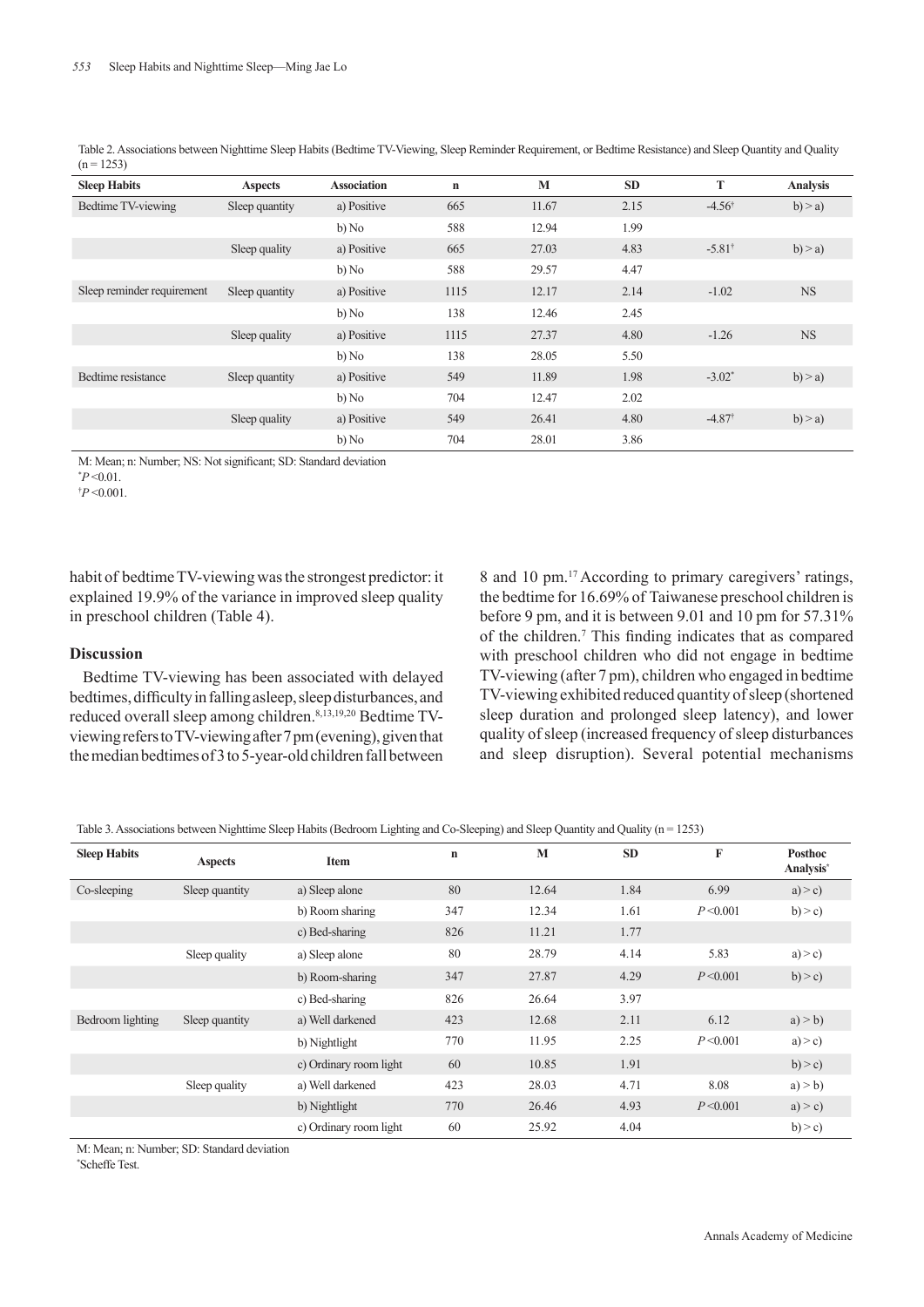| <b>Aspects</b> | <b>Variables</b>                        | $\bf{R}$ | $\mathbb{R}^2$ | $\Delta$ R <sup>2</sup> | F          | B    | β    |
|----------------|-----------------------------------------|----------|----------------|-------------------------|------------|------|------|
| Sleep quantity | Without bedtime TV-viewing <sup>†</sup> | 0.390    | 0.152          | 0.152                   | $141.35^*$ | 2.67 | 0.23 |
|                | Sleeping alone <sup>‡</sup>             | 0.435    | 0.189          | 0.037                   | $91.65*$   | 2.25 | 0.15 |
|                | Well darkened bedroom <sup>§</sup>      | 0.453    | 0.205          | 0.016                   | $67.43*$   | 2.12 | 0.13 |
|                | Nightlight bedroom $\delta$             | 0.464    | 0.215          | 0.010                   | 53.65*     | 1.93 | 0.09 |
|                | Without bedtime resistance <sup>1</sup> | 0.470    | 0.221          | 0.006                   | 44.34*     | 1.07 | 0.07 |
| Sleep quality  | Without bedtime TV-viewing <sup>†</sup> | 0.450    | 0.199          | 0.199                   | 195.42*    | 3.96 | 0.45 |
|                | Well darkened bedroom <sup>§</sup>      | 0.520    | 0.270          | 0.070                   | 144.82*    | 2.88 | 0.23 |
|                | Nightlight bedroom $\frac{8}{3}$        | 0.530    | 0.281          | 0.012                   | $102.36*$  | 1.56 | 0.14 |
|                | Sleeping alone <sup>*</sup>             | 0.540    | 0.289          | 0.008                   | 85.73*     | 1.22 | 0.07 |
|                | Without bedtime resistance              | 0.540    | 0.295          | 0.006                   | $75.02*$   | 0.98 | 0.05 |

Table 4. Nighttime Sleep Habits as a Significant Predictor of Both Quantity and Quality of Sleep in Stepwise Multiple Regression Analyses (n = 1253)

β: Regression coefficient R: Multiple correlation coefficient;  $R^2$ : Coefficient of determination;  $\Delta R^2$ : Adjusted  $R^2$ 

† Reference group: with bedtime TV-viewing.

‡ Reference group: bed-sharing.

§ Reference group: ordinary room lighting.

Reference group: with bedtime resistance.

underscore the link between bedtime TV-viewing and sleep quantity and quality: TV-viewing at bedtime is associated with exposure to artificial light (from brightly lit screens), which might result in increased sympathetic activation due to hyperarousal,<sup>21</sup> disrupted melatonin secretion,<sup>22-24</sup> or latent sleep onset and effects on the endogenous circadian timing system;<sup>25</sup> thus, bedtime TV-viewing appears to be a major driver of sleep timing. Overall, this study indicates that a bedtime TV-viewing habit is highly predictive of nighttime sleep quantity and quality outcomes in preschool children, and further to that, to promote optimal sleep, TV-viewing after 7 pm must be limited.

Acquiring the ability to transition from being awake to asleep is a critical step in sleep development in preschool children.26 "Should parents be required to remind their children that it is time to go to bed?" was used as the question to find out whether the young children followed their "bedtime routine" (i.e., the young children went to bed on their own at the designated bed time). Here, we estimated that 88.95% of the children included in the study required a sleep reminder and that this habit was not associated with sleep quantity or quality in a statistically significant manner. Bedtime resistance was previously defined as calling out, crying, or leaving the room after bedtime,<sup>27</sup> and the problem of sleep resistance was reported to be prevalent in 23.4% of Chinese preschool children.4 Moreover, bed-sharing and room-sharing were suggested to be associated with increased probability of bedtime resistance and sleep disturbances (night waking, parasomnia, and sleep-disordered breathing).28 In this study, 43.85% of the preschool children exhibited bedtime resistance, which

potentially exerted a negative influence on both sleep quantity and quality. Data analysis showed that of the 549 young children who experienced bedtime sleep resistance, 88% ( $n = 487$ ) had the habit of watching TV before going to bed. The high percentage of overlap between bedtime sleep resistance and the habit of bedtime TV-viewing may indicate a correctable risk factor.

The prevalence of a co-sleeping habit decreases with an increase in age; whereas 70.5% of Chinese preschool children (mean age: 5.72 years) were reported to be unwilling to sleep alone,<sup>4</sup> the proportion dropped to  $37.6\%$  (23.0%, routine bed-sharing; 14.6%, room-sharing) in Chinese urban school-aged children (mean age: 9.00 years).28 Co-sleeping was prevalent in Singaporean children aged 2 to 6 years (mean age: 4.1 years) with 80.9% of roomsharing and 42.2% of bed-sharing.<sup>6</sup> This finding revealed that the habit of co-sleeping was highly common (93.6%) among Taiwanese preschool children (mean age: 5.03 years): 65.94% of the children slept in their caregiver's or other family member's bed, 27.66% in their caregiver's or other family member's room. The prevalence of cosleeping among Taiwanese preschool children is close to or higher than in China, Singapore, and Japan,<sup>3</sup> Asian and culturally similar countries.4,6,28,29 The results show that the high prevalence of co-sleeping in Taiwan was partly due to children unwilling to sleep alone, insufficient bedroom, convenient child care or to enhance parent-children relationship. But most caregivers did not fill out reasons for co-sleeping. However, experts have thus far failed to reach a consensus on the distinct views on parent-child co-sleeping in various cultures. Co-sleeping habit was suggested to be

 $*P < 0.001$ .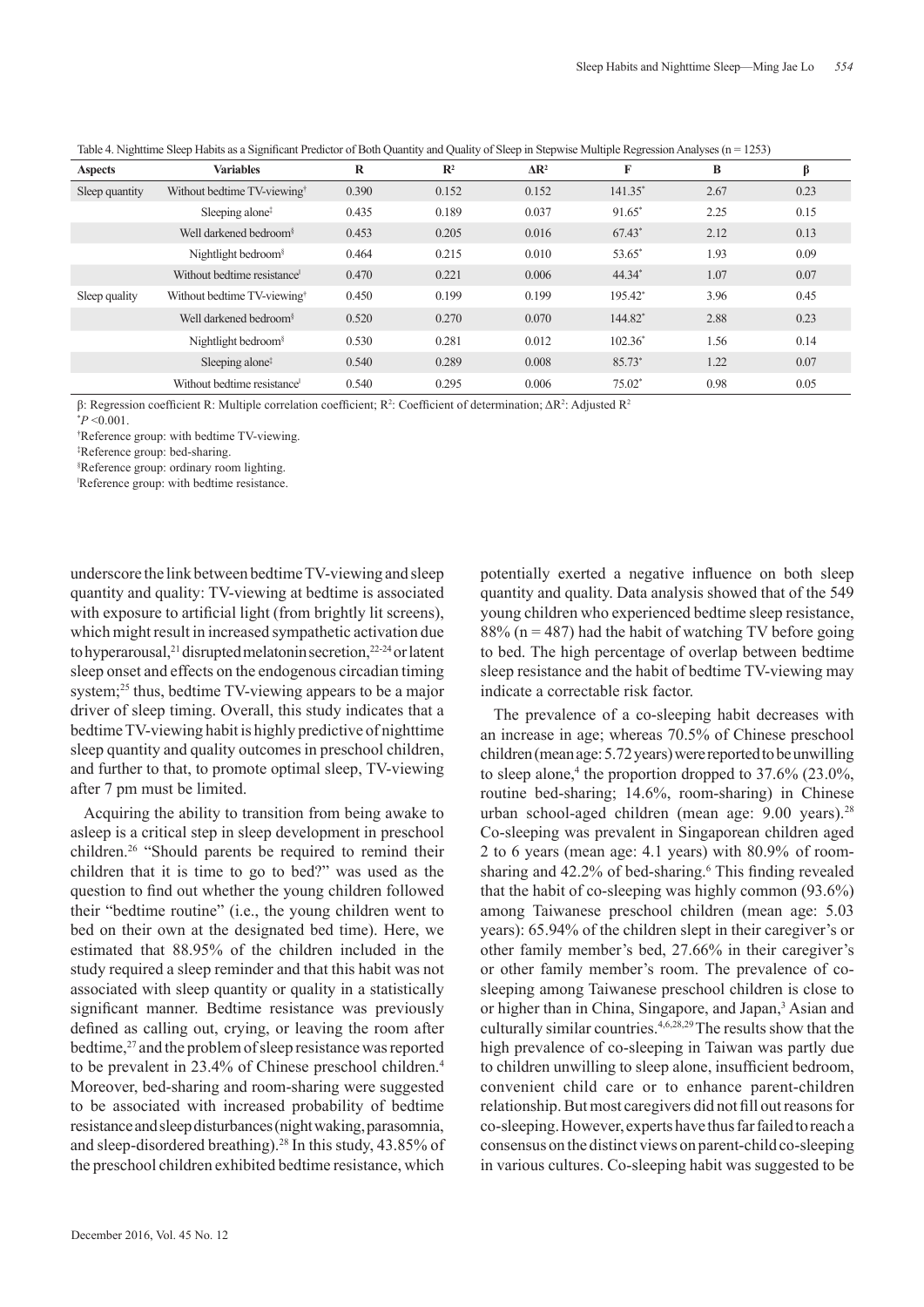associated with increased probability of sleep disturbances and bedtime resistance.<sup>6,28</sup> Sleep quantity and quality were markedly diminished in preschool children who engaged in bed-sharing or room-sharing as compared with the sleep quantity and quality in children who slept alone; moreover, children who engaged in bed-sharing exhibited significantly shorter sleep times and a lower sleep quality than did children who engaged in room-sharing. This finding indicates that bed-sharing can potentially adversely affect children's sleep quantity and quality. Because the sleep quantity and quality of children whose parents co-sleep with them in the same room but on different beds is superior compared with that of those who co-sleep with their parents in the same bed, we recommend that parents who are incapable of training their children to sleep independently to at least sleep in the same room with their children.

The circadian rhythm is an internal 24-hour "clock" that plays a critical role in controlling the time at which humans fall asleep and wake up.<sup>30</sup> The suprachiasmatic nucleus (SCN) of the hypothalamus serves as the master biological clock in humans, and the timing and strength of SCN rhythmic signals are affected by light exposure. A crosssectional survey indicated that the common sleep problems observed in children from China and the United States were a difficulty in falling asleep and a fear of sleeping in the dark.2 An experimental study determined that melatonin was considerably more sensitive to light suppression in children than in adults, because children possess large pupils and pure crystal lenses; melatonin secretion was markedly suppressed by regular room lighting at home in children but not in adults.<sup>9</sup> This study has demonstrated that exposure to light (nightlight or room light) during sleep in preschool children markedly reduced sleep quantity and worsened sleep quality as compared with the sleep quantity and quality in children who slept in well darkened bedrooms. Furthermore, preschool children who slept in bedrooms under nightlight exhibited considerably longer nighttime sleep durations and higher sleep quality than did children who slept in bedrooms under room lighting. Therefore, if preschool children display a fear of sleeping in the dark, nightlight exposure could be maintained. These could be suggestive of allowing preschool children to control the amount of bedroom light before bedtime and gradually decreasing brightness after falling asleep.

This is the first study in Taiwan to assess the association between sleep habits and sleep quantity and quality in preschool children. However, this study has certain limitations that require careful consideration when interpreting its findings. Firstly, because this was a crosssectional study, our findings should be interpreted as correlational and not causal. Secondly, as most caregivers did not fill out reasons of co-sleeping, sleeping in the

nightlight or room light, and did not evaluate the amount of bedroom light, therefore we do not really know the level of illumination of nightlight and room light. Thirdly, although TV has been quickly replaced by computer, communication, and consumer electronics products, this study only questioned young children if they had the habit of watching TV before going to bed and did not question them about the amount of time that they spent on computers, smartphones, and/or tablet computers before going to bed. Researchers may wish to include these items in the future to elevate the value of the research. Finally, in addition to demographic factors<sup>7</sup> and sleep habits, other factors (positive reinforcement of bedtime activities such as reading books or bedtime routines) are associated with sleep quantity and quality among preschool children in Taiwan.

#### *Acknowledgement*

*This study was funded by a grant from the Ministry of Science and Technology, Taiwan (R.O.C.) (Grant No 103-2410-H-142-018-). The author would like to thank the teachers of preschools in Taiwan for their assistance rendered in the distribution and collection of questionnaires. The author would also like to thank the university students who had helped code and enter all data.*

#### **REFERENCES**

- 1. Lemola S, Räikkönen K, Scheier MF, Matthews KA, Pesonen AK, Heinonen K, et al. Sleep quantity, quality and optimism in children. J Sleep Res 2011;20:12-20.
- 2. Liu X, Liu L, Owens JA, Kaplan DL. Sleep patterns and sleep problems among schoolchildren in the United States and China. Paediatrics 2005;115:241-9.
- 3. Liu Z, Wang G, Geng L, Luo J, Li N, Owens J. Sleep patterns, sleep disturbances, and associated factors among Chinese urban preschool children. Behav Sleep Med 2014:14:1-18.
- 4. Liu J, Zhou G, Wang Y, Ai Y, Pinto-Martin J, Liu X. Sleep problems, fatigue, and cognitive performance in Chinese preschool children. J Pediatr 2012;161:520-5.
- 5. Kohyama J, Mindell JA, Sadeh A. Sleep characteristics of young children in Japan: internet study and comparison with other Asian countries. Pediatr Int 2011;53:649-55.
- 6. Aishworiya R, Chan P, Kiing J, Chong SC, Laino AG, Tay SKh. Sleep behaviour in a sample of preschool children in Singapore. Ann Acad Med Singapore 2012;41:99-104.